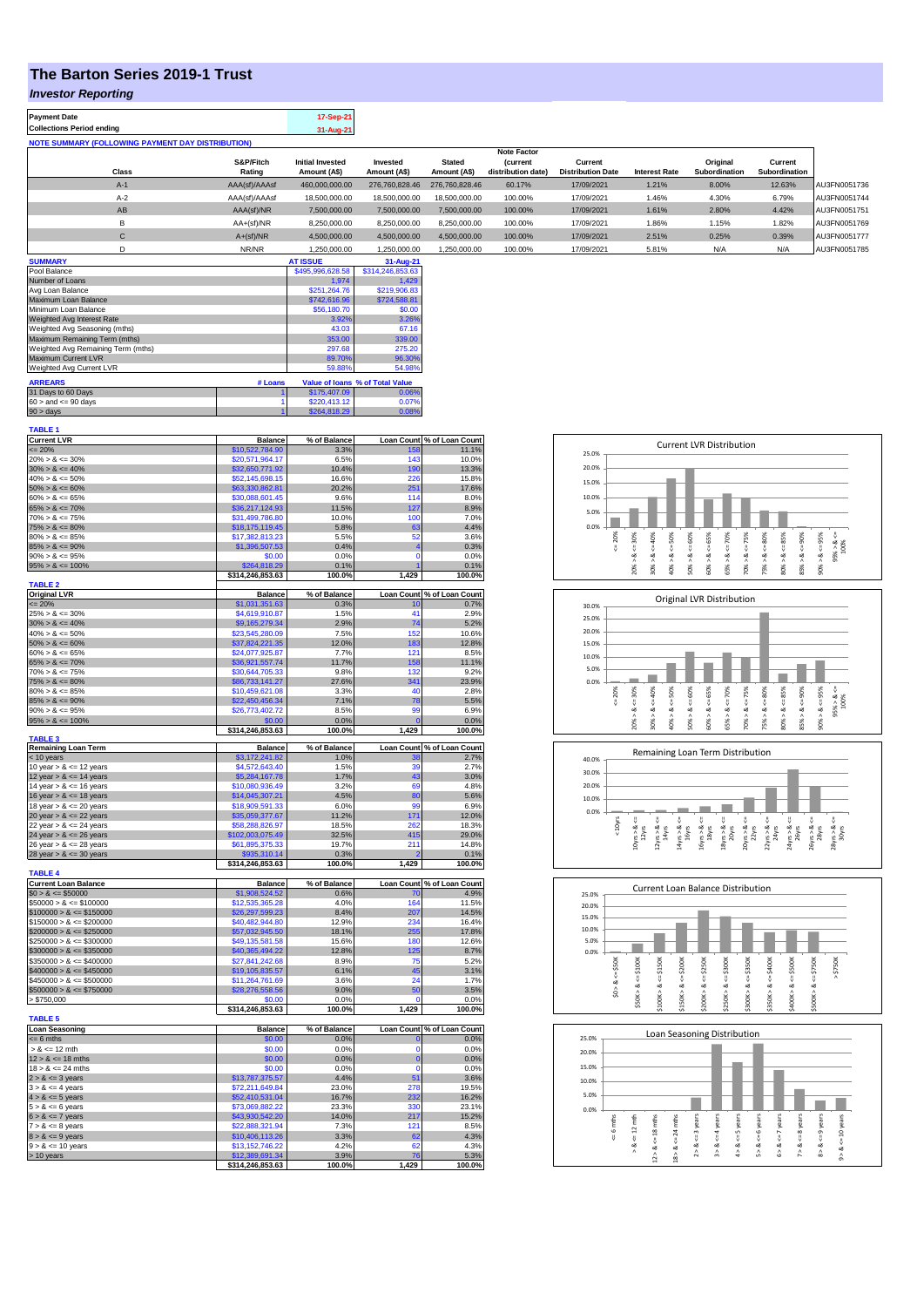## **The Barton Series 2019-1 Trust**

## *Investor Reporting*

| <b>Payment Date</b>                                                          |                                     | 17-Sep-21             |                               |                                                    |
|------------------------------------------------------------------------------|-------------------------------------|-----------------------|-------------------------------|----------------------------------------------------|
| <b>Collections Period ending</b>                                             |                                     | 31-Aug-21             |                               |                                                    |
| TABLE <sub>6</sub>                                                           |                                     |                       |                               |                                                    |
| Postcode Concentration (top 10 by value)<br>2615                             | <b>Balance</b><br>\$6,043,993.24    | % of Balance<br>1.9%  | <b>Loan Count</b>             | % of Loan Count<br>2.0%                            |
| 2611                                                                         | \$5,876,714.75                      | 1.9%                  | 17                            | 1.2%                                               |
| 2914                                                                         | \$5,807,928.50                      | 1.8%                  | 20                            | 1.4%                                               |
| 5114                                                                         | \$5,088,776.98                      | 1.6%                  | 26                            | 1.8%                                               |
| 5162                                                                         | \$4,685,980.24                      | 1.5%                  | 28                            | 2.0%                                               |
| 2620                                                                         | \$4,647,590.50                      | 1.5%                  | 19                            | 1.3%                                               |
| 2617                                                                         | \$4,349,085.02                      | 1.4%                  | 18                            | 1.3%                                               |
| 5158<br>2905                                                                 | \$4.162.256.06<br>\$4,029,300.81    | 1.3%<br>1.3%          | 22<br>17                      | 1.5%<br>1.2%                                       |
| 5108                                                                         | \$3,714,992.96                      | 1.2%                  | 27                            | 1.9%                                               |
|                                                                              |                                     |                       |                               |                                                    |
| <b>TABLE 7</b>                                                               |                                     |                       |                               |                                                    |
| <b>Geographic Distribution</b>                                               | <b>Balance</b>                      | % of Balance          |                               | Loan Count % of Loan Count                         |
| Australian Capital Territory<br>New South Wales                              | \$54,924,703.49<br>\$41,709,795.89  | 17.5%<br>13.3%        | 227<br>182                    | 15.9%<br>12.7%                                     |
| Northern Territory                                                           | \$992,035.56                        | 0.3%                  | з                             | 0.2%                                               |
| Queensland                                                                   | \$4,055,015.32                      | 1.3%                  | 16                            | 1.1%                                               |
| South Australia                                                              | \$138,646,641.54                    | 44.1%                 | 719                           | 50.3%                                              |
| Tasmania                                                                     | \$604,148.69                        | 0.2%                  | з                             | 0.2%                                               |
| Victoria                                                                     | \$14,259,678.56                     | 4.5%                  | 48                            | 3.4%                                               |
| Western Australia                                                            | \$59,054,834.58                     | 18.8%                 | 231                           | 16.2%                                              |
|                                                                              | \$314,246,853.63                    | 100.0%                | 1,429                         | 100.0%                                             |
| TABLE <sub>8</sub><br>Metro/Non-Metro/Inner-City                             | <b>Balance</b>                      | % of Balance          | <b>Loan Count</b>             | % of Loan Count                                    |
| Metro                                                                        | \$247,423,566.31                    | 78.7%                 | 1107                          | 77.5%                                              |
| Non-metro                                                                    | \$63,609,934.73                     | 20.2%                 | 309                           | 21.6%                                              |
| Inner city                                                                   | \$3,213,352.59                      | 1.0%                  | 13                            | 0.9%                                               |
|                                                                              | \$314,246,853.63                    | 100.0%                | 1,429                         | 100.0%                                             |
| <b>TABLE 9</b>                                                               |                                     |                       |                               |                                                    |
| <b>Property Type</b><br><b>Residential House</b>                             | <b>Balance</b><br>\$286,525,238.79  | % of Balance<br>91.2% | 1292                          | Loan Count % of Loan Count<br>90.4%                |
| <b>Residential Unit</b>                                                      | \$25,045,773.71                     | 8.0%                  | 124                           | 8.7%                                               |
| Rural                                                                        | \$0.00                              | 0.0%                  | $\overline{0}$                | 0.0%                                               |
| Semi-Rural                                                                   | \$0.00                              | 0.0%                  | $\Omega$                      | 0.0%                                               |
| <b>High Density</b>                                                          | \$2,675,841.13                      | 0.9%                  | 13                            | 0.9%                                               |
|                                                                              | \$314,246,853.63                    | 100.0%                | 1,429                         | 100.0%                                             |
| <b>TABLE 10</b><br><b>Occupancy Type</b>                                     | <b>Balance</b>                      | % of Balance          |                               | Loan Count % of Loan Count                         |
| Owner Occupied                                                               | \$276,838,952.05                    | 88.1%                 | 245                           | 87.1%                                              |
| Investment                                                                   | 37,407,901.58                       | 11.9%                 | 184                           | 12.9%                                              |
|                                                                              | \$314,246,853.63                    | 100.0%                | 1,429                         | 100.0%                                             |
| <b>TABLE 11</b>                                                              | <b>Balance</b>                      |                       |                               |                                                    |
| <b>Employment Type Distribution</b><br>Contractor                            | \$4,121,444.57                      | % of Balance<br>1.3%  | <b>Loan Count</b><br>16       | % of Loan Count<br>1.1%                            |
| Pay-as-you-earn employee (casual)                                            |                                     |                       |                               |                                                    |
|                                                                              |                                     |                       | 60                            |                                                    |
|                                                                              | \$11,713,461.50                     | 3.7%                  |                               |                                                    |
| Pay-as-you-earn employee (full time)<br>Pay-as-you-earn employee (part time) | \$228,524,797.53<br>\$28,999,723.51 | 72.7%<br>9.2%         | 1008<br>140                   |                                                    |
| Self employed                                                                | \$23,943,465.83                     | 7.6%                  | 102                           |                                                    |
| No data                                                                      | \$16,943,960.69                     | 5.4%                  | 103                           |                                                    |
| Director                                                                     | \$0.00                              | 0.0%                  |                               | 4.2%<br>70.5%<br>9.8%<br>7.1%<br>7.2%<br>0.0%      |
|                                                                              | \$314,246,853.63                    | 100.0%                | 1,429                         | 100.0%                                             |
| <b>TABLE 12</b>                                                              |                                     | % of Balance          |                               |                                                    |
| <b>LMI Provider</b><br>OBE                                                   | <b>Balance</b><br>\$291,457,113.00  | 92.7%                 | 1342                          |                                                    |
| Genworth                                                                     | \$22,789,740.63                     | 7.3%                  | 87                            | <b>Loan Count % of Loan Count</b><br>93.9%<br>6.1% |
|                                                                              | \$314,246,853.63                    | 100.0%                | 1,429                         | 100.0%                                             |
| TABLE 13                                                                     |                                     |                       |                               |                                                    |
| <b>Arrears</b>                                                               | <b>Balance</b>                      | % of Balance          |                               | Loan Count % of Loan Count                         |
| <= 0 days<br>$0 >$ and $\leq 30$ days                                        | \$308,945,679.01<br>\$4,640,536.12  | 98.3%<br>1.5%         | 1407<br>19                    |                                                    |
| $30 >$ and $\leq 60$ days                                                    | \$175,407.09                        | 0.1%                  | 1                             |                                                    |
| $60 >$ and $\leq 90$ days                                                    | \$220,413.12                        | 0.1%                  | 1                             | 98.5%<br>1.3%<br>0.1%<br>0.1%                      |
| $90 > \text{days}$                                                           | \$264,818,29                        | 0.1%                  |                               |                                                    |
|                                                                              | \$314,246,853.63                    | 100.0%                | 1,429                         | 0.1%<br>100.0%                                     |
| TABLE 14                                                                     |                                     |                       |                               |                                                    |
| <b>Interest Rate Type</b>                                                    | <b>Balance</b>                      | % of Balance          |                               | Loan Count % of Loan Count                         |
| Variable<br>Fixed                                                            | \$240,785,982.08                    | 76.6%                 | 1123<br>306                   |                                                    |
|                                                                              | \$73,460,871.55<br>\$314,246,853.63 | 23.4%<br>100.0%       | 1.429                         |                                                    |
| <b>TABLE 15</b>                                                              |                                     |                       |                               |                                                    |
| <b>Weighted Ave Interest Rate</b>                                            | Balance                             | <b>Loan Count</b>     |                               |                                                    |
| <b>Fixed Interest Rate</b>                                                   | 3.00%                               | 306                   |                               |                                                    |
|                                                                              |                                     |                       |                               |                                                    |
| TABLE 16                                                                     |                                     |                       |                               |                                                    |
| COVID-19 Impacted Loan                                                       | Impacted (#)                        | Impacted (%)<br>0.07% | Impacted (\$)<br>\$538,587.91 |                                                    |
|                                                                              |                                     |                       |                               |                                                    |
| <b>TABLE 17</b><br>Foreclosure, Claims and Losses (cumulative)               | <b>Balance</b>                      | <b>Loan Count</b>     |                               | 78.6%<br>21.4%<br>100.0%                           |

| Foreclosure, Claims and Losses (cumulative) | <b>Balance</b> | <b>Loan Count</b> |
|---------------------------------------------|----------------|-------------------|
| Properties foreclosed                       | \$0.00         |                   |
| Claims submitted to mortgage insurers       | \$0.00         |                   |
| Claims paid by mortgage insurers            | \$0.00         |                   |
| loss covered by excess spread               | \$0.00         |                   |
| Amount charged off                          | \$0.00         |                   |
|                                             |                |                   |

Please note: Stratified data excludes loans where the collateral has been sold and there is an LMI claim pending.